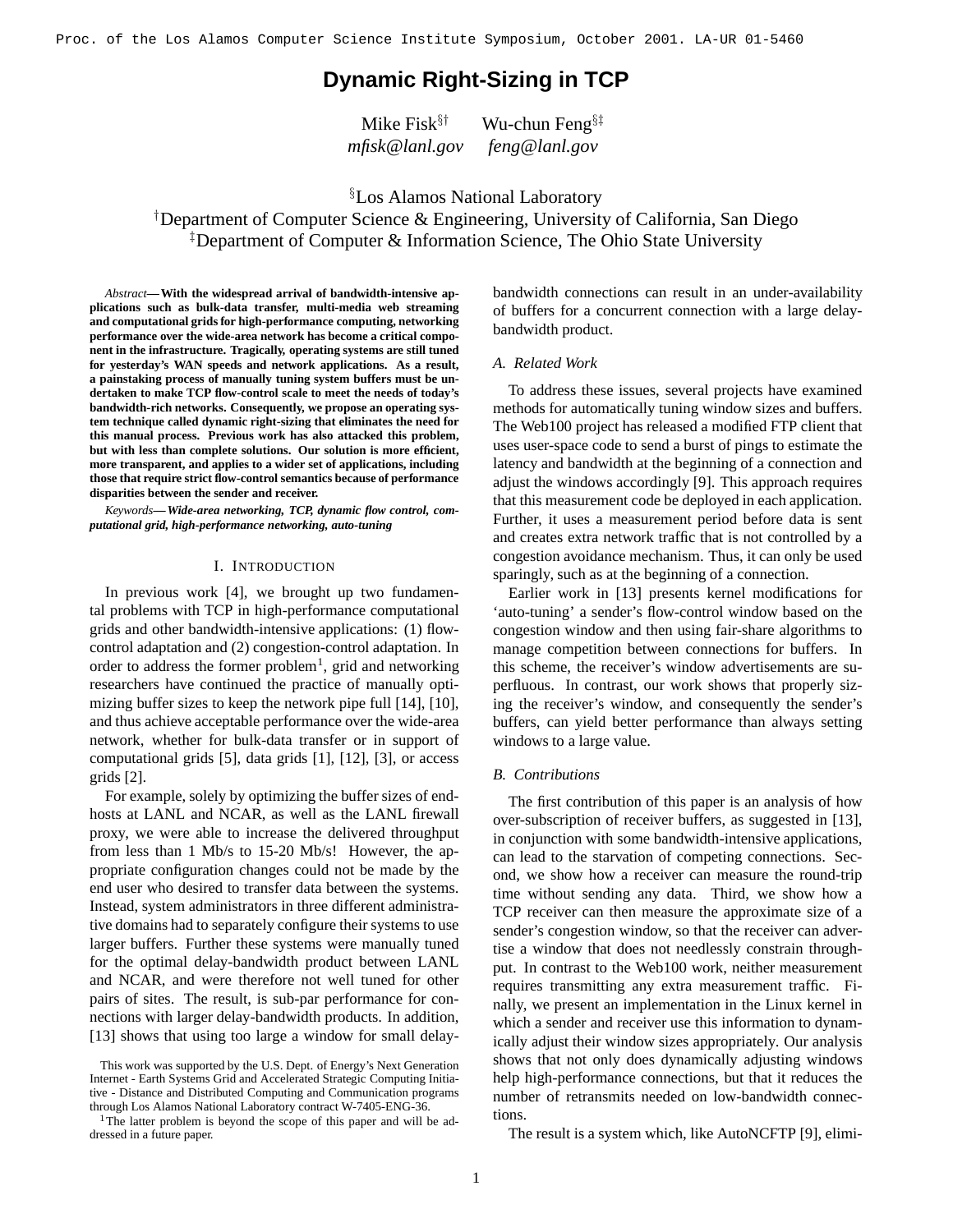nates flow control as a bottleneck to high performance, bulk data transfers. However, our implementation automatically benefits not just FTP, but every application on a host, including the increasing number of applications used to support computational grids, data grids, and access grids. Our technique complements the 'auto-tuning' presented in [13] by providing the receiver with the ability to measure the size of the sender's congestion window. With this information, the receiver can more fairly allocate buffers to connections based on their need for buffers. As we will show in Section II, this becomes an issue when the throughput of the receiving application is bounded by factors other than the network. In contrast to [13], our approach does not change the semantics or usage of TCP flow-control. At the same time, our technique makes no changes to the congestion avoidance mechanisms of TCP or the fairness of the systems using them.

# *C. Paper Organization*

In Section II we describe why dynamic right-sizing is necessary and addresses problems not solved by [13]. In Section III we present the fundamental mechanisms of dynamic right-sizing and in Section IV we describe its implementation. In Section V present our experimental results and we present our conclusions in Section VI.

## II. RECEIVERS NEED CONSERVATIVE WINDOWS

The 'Auto-tuning' proposal in [13] suggests that TCP receivers should always advertise arbitrarily large windows. To do so, they must over-subscribe their buffer space under the assumption that receiver-side buffer space is only minimally used under most circumstances since the amount of buffer space used on the receiver due to loss or reordering in the network is bounded by the size of the sender's congestion window.

However, there is another case to consider. When the receiving application, rather than the sender or network, is the bottleneck, the receiver needs flow control. Otherwise, unbounded amounts of receiver buffer space can be consumed by data that has been received and acknowledged by the operating system, but is waiting for the receiving application. In this case, buffer usage is not bounded by the sender's congestion window and a single connection could use all available buffers and starve other connections for an indefinite period of time. One instance of this case is the archival storage used by many data grids. Very large datasets are commonly stored on relatively slow, archival storage media in systems such as HPSS. The high-performance systems and caches that access this storage can saturate numerous storage devices simultaneously, even over a wide-area network [8]. This disparity between receiver and sender performance is characteristic of applications that require flow control.

Unlike a router which can manage its buffers by dropping any packet that arrives or is already queued, a TCP receiver cannot drop already acknowledged data. When a receiver acknowledges data, it is committing that it will hold that data in buffers for as long as necessary until the receiving application is ready. There is no opportunity to later drop that data to make room for higher priority data or other pressures on system memory. Thus, there is a very large penalty for incorrectly speculating that the application will read the data before the system runs out of buffers or memory. One slow application may starve all other connections for indefinite periods of time.

As a result, we claim that variable window advertisements are still necessary to signal to the sender how much more data the receiver is currently willing to buffer for that connection. Otherwise, the receiver will have to resort to dropping packets and unnecessary triggering of the sender's congestion avoidance mechanisms, thus wasting bandwidth and reducing throughput for a prolonged period of time.

But how does the receiver decide what the proper window size is? To obtain full throughput, the advertised window must be at least as large as the delay-bandwidth product and with selective acknowledgements [11], the window should be no less than twice the delay-bandwidth product [13]. This rule of thumb allows us to keep data flowing as fast as possible, while being conservative about over-advertising valuable buffer space. This paper presents the theory and implementation of a receiver that implements this rule.

## III. DYNAMIC RIGHT-SIZING

In short, *Dynamic Right-sizing* lets the receiver estimate the sender's congestion window size and use that estimate to dynamically change the size of the receiver's window advertisements. We show how to use these updates to keep pace with the growth in the sender's congestion window. As a result, the sender will be congestion-window-limited rather than flow-control-window-limited. Thus, throughput is constrained by the available bandwidth of the network rather than some arbitrarily set constant value on the receiver.

TCP slow-start causes the sender's congestion window to be smaller than the receiver's advertised window for at least the first portion of the connection. Thus there is no value in having the receiver advertise a window larger than the number of bytes that the sender can send with its current congestion window. <sup>2</sup> Therefore, it is sufficient for the receiver to advertise a window that is larger than the sender's congestion window can become before the receiver's next adjustment. Since the congestion window at most doubles once per round-trip time, knowing the current window size and round-trip time will allow us to bound the congestion window.

## *A. Receiver-side Delay-Bandwidth Measurement*

It is trivial to measure the amount of data received in a fixed period of time and subsequently compute the *average* throughput over that period. However, the instantaneous throughput of a connection seen by a receiver may be larger than the maximum available end-to-end bandwidth. For instance, data may travel across a slow link only to be queued

<sup>2</sup>The congestion window is actually measured in packets, but the amount of bytes is bounded by product of the congestion window and the TCP maximum segment size.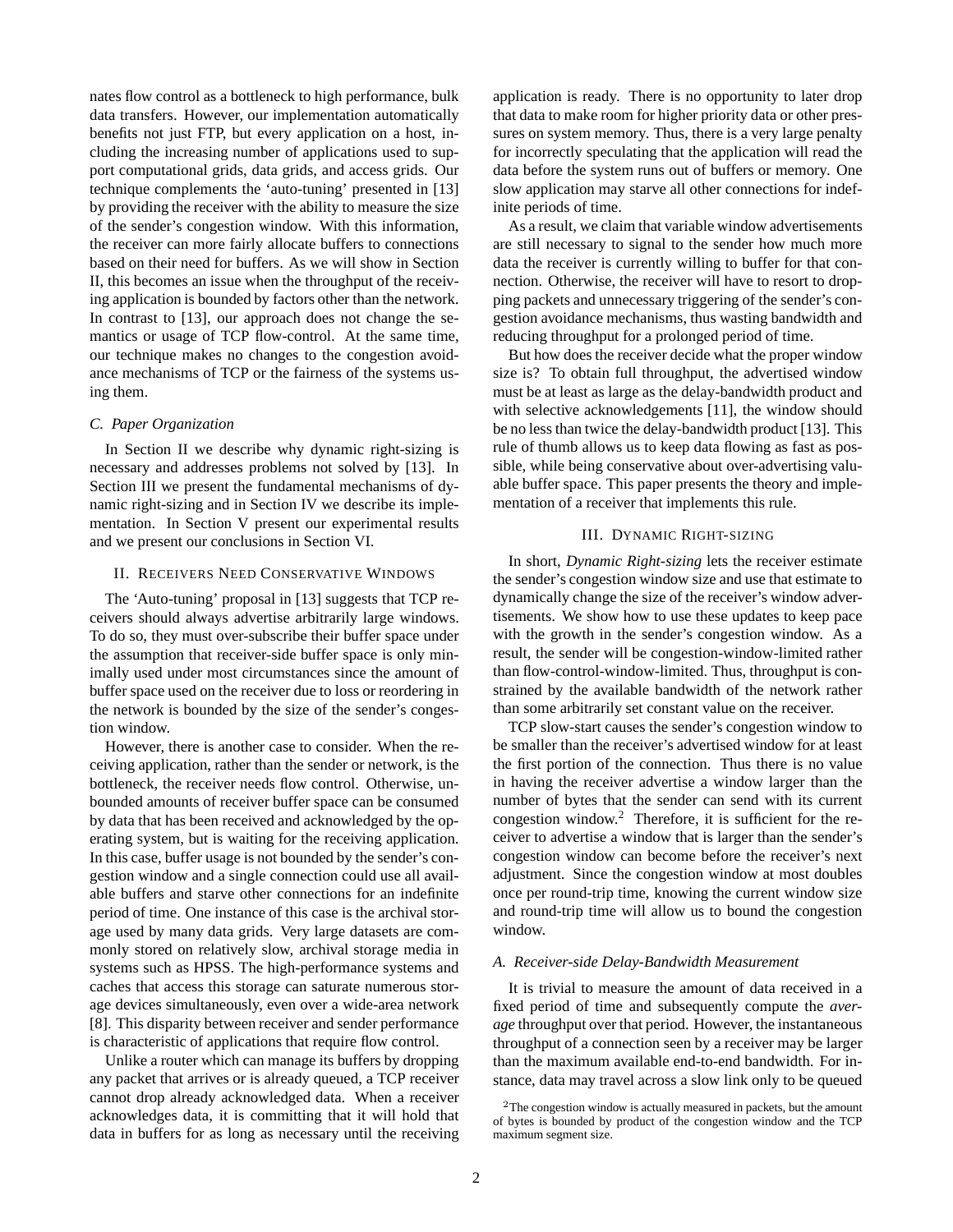up on a downstream switch or router and then sent to the receiver in one or more fast bursts. The maximum size of such a burst is bounded by the size of the sender's congestion window and the window advertised by the receiver. The sender can send no more than one window's worth of data between acknowledgements. Accordingly, a burst that is shorter than a round-trip time can contain at most one window's worth of data.

Thus, for any period of time that is shorter than a roundtrip time, the amount of data seen over that period is a lowerbound on the size of the sender's window. Some data may be lost or delayed by the network, so the sender may have sent more than the amount of data seen. Further, the sender may not have had a full window's worth of data to send. So the window may be significantly larger than this lower-bound, but not if the connection is truly limited by the receiver's window. Measuring this minimum and making sure that the receiver's advertised window is always larger will let the receiver track the congestion window size.

To make these measurements, it is necessary for the receiver to know the round-trip time. In a typical TCP implementation, the round-trip time is measured by observing the time between when data is sent and an acknowledgement is returned [7]. But during a bulk-data transfer, the receiver might not be sending any data and would therefore not have a good round-trip time estimate. For instance, an FTP data connection transmits data entirely in one direction. Thus, we must develop a technique for measuring the delay from a system that sends no data.

A system that is only transmitting acknowledgements can still estimate the round-trip time by observing the time between when a byte is first acknowledged and the receipt of data that is at least one window beyond the sequence number that was acknowledged. If the sender is being throttled by the network, this estimate will be valid. However, if the sending application did not have any data to send, the measured time could be much larger than the actual round-trip time. Thus this measurement acts only as an upper-bound on the round-trip time and should be be used only when it is the only source of round-trip time information.

#### *B. Sender's Buffers*

We have outlined a method for a receiver to enlarge its window to match the size of the sender's window. In current practice, the sender's buffers are often limited to a fixed size as well. A functional solution is for the sender and receiver to work their window sizes up in harmony until they are sufficient to fill the delay-bandwidth product.

To maintain strict flow control, the sender cannot send more data than the receiver claims it is ready to receive. These increases must consequently be initiated by the receiver. It has already been stated that the receiver will advertise a window larger than the measured window. Thus the sender may increase its buffer allocations by tracking the receiver's advertisements. This technique will not cause the sender's allocations to be out of line with the useful window size for the particular connection.

In order to keep pace with the growth of the sender's congestion window during slow-start, the receiver should use the same doubling factor. Thus the receiver should advertise a window that is twice the size of the last measured window size.

## *C. Window scaling*

TCP only has a 16-bit field for window size. Newer implementations support Window Scaling [6] in which a binary shift factor (between 0 and 14 bits) is negotiated at connection setup for each end-point. For the remainder of the connection, this shift is implicitly applied to all windows advertised by that end-point.

However, there will be a resulting loss of granularity in expressing window sizes. For example, if the maximum window scaling of 14 bits is used, window sizes of 1 gigabyte can be represented, but the granularity will be 16 kilobytes. This makes it impossible to safely advertise a window size of less than 16 kilobytes as anything other than 0. Consequently, the receiver should use a window that is substantially larger than the quantum specified by the scaling factor.

In order to support dynamically sized buffers, the receiver must request, at connection setup, a window scaling sufficient to represent the largest buffer size that it wishes to be able to use. It must balance this scaling with the ability to represent smaller window sizes.

#### IV. IMPLEMENTATION

The algorithms described above were implemented in a Linux 2.2.12 kernel. To make the receive throughput measurements, two variables are added to kernel data structures for each connection. These variables are used to keep track of the time of the beginning of the measurement and the next sequence number that was expected at that time.

Upon the arrival of each TCP packet, the current time is compared to the last measurement time for that connection. If more than the current, smoothed, round-trip time has passed, the highest sequence number seen (not including the current packet) is compared to the next sequence number expected at the beginning of the measurement. Assuming that all packets are received in order, the result is the number of bytes that were received during the period. Packets that are received out of order may have lowered the goodput during this measurement, but will increase the goodput of the following measurement which, if larger, will supersede this measurement.

The upper bound placed on the receive buffer space for that connection is then increased, if necessary, to make sure that the next window advertised will be at least twice aslarge as the the amount of data received during the last measurement period.

## *A. Receive buffer*

The Linux 2.2 kernel advertises a receive window that is half as large as the largest permitted receive buffer for that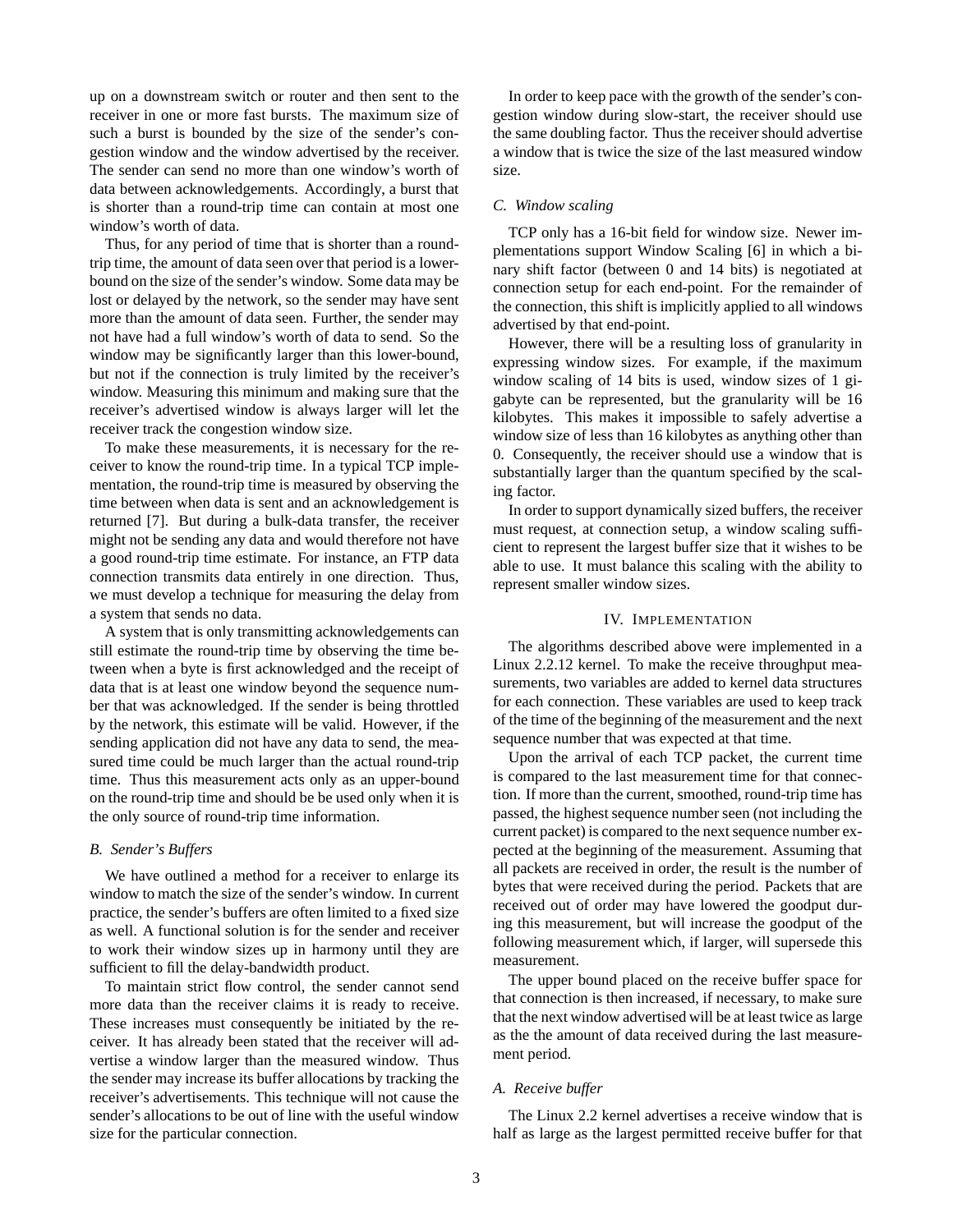connection. Since data may come from the sender in packets with payloads anywhere from 1 byte to the maximum segment size, the receiver can never quite be certain how much buffer space will be used for a given amount of receive window. In practice, high-performance connections use large packets with relatively low storage overhead for headers. Since the right-sizing algorithm described above already keeps the buffer size twice as large as the maximum amount of data received during a round-trip time, the amount of buffer space allocated is actually four times the last measurement. This is a short coming in the Linux kernel and is addressed in the Linux 2.4 kernels which advertise more of their buffer space (the exact fraction is tunable with the tcp app win parameter). Dynamic right-sizing works equally well in either case.

In addition, the Linux kernel uses the netdev max backlog parameter to limit the number of received packets that have not been processed yet. This value defaults to 300 and was smaller than the sender's congestion window during the experiments shown below. Due to the bursty nature of TCP and the ability of gigabit Ethernet to deliver packets very fast, we believe that we were passing this limit and changed the value to 3000.

Since the application may not have been ready to send for the entire time period, the estimated window size may be smaller than the actual window. We therefore use the largest measured seen during any round-trip interval. This increasing lower-bound is used to estimate the largest window that the sender may use.

To develop a useful upper-bound on the round-trip time, we keep track of the minimum round-trip time observed using passive measurement by the receiver. This minimum is used only when there is no smoothed, round-trip time (srtt) available from the standard measurements made when transmitting data.

## *B. Impact of Timer Imprecision*

The primary system timer in Linux is *jiffies* which is a global variable incremented periodically as a result of timer interrupts. This value can be efficiently obtained during packet handling, but is limited to a precision of 10ms in a standard kernel. In this section we explore the impact of using this efficient, but imprecise measure of time.

Assume the salient scenario where a sender is always sending as fast as possible, but that the network may delay packets arbitrarily. However, we are concerned with the case were the sender is limited by the window-size, so that network delays are small enough that no timeouts occur. Further assume that the window-size is not fluctuating during a measurement. Then the receiver can determine that the window size limiting the sender is bounded as follows:

$$
\frac{d}{n_{max}} \le w \le \frac{d}{n_{min}} \tag{1}
$$

Where d bytes of data have been received over some number of round-trip times between  $n_{min}$  and  $n_{max}$ .



COMPOSITION OF A SAMPLING PERIOD  $(4 < n \leq 6)$ 

Any measurement period consists of some number of whole round-trip times plus fractional round-trip times preceding and following the complete round-trips. These fractions may be of any duration less than the round trip time. For example, Figure 1 shows a period that must consist of between 4 and 6 round-trip periods.

The possible number of round-trip periods observed is a whole number bounded as follows:

$$
\left\lceil \frac{t}{rtt} \right\rceil \le n < \left\lfloor \frac{t}{rtt} \right\rfloor + 2 \tag{2}
$$

Due to similar fence-post problems, a measurement of duration equal to one round-trip time, but measured in jiffies, may actually be up to 20ms longer than the round-trip time:

$$
rtt \le t \le rtt + 20\text{ms} \tag{3}
$$

Combining constraints 3 and 2, we can bound  $n$  as follows:

$$
\left\lceil \frac{rtt}{rtt} \right\rceil \le n < \left\lfloor \frac{rtt + 20\,\text{ms}}{rtt} \right\rfloor + 2\tag{4}
$$

Which reduces to:

$$
1 \le n < \left\lfloor \frac{20\,\text{ms}}{rtt} \right\rfloor + 3\tag{5}
$$

Further substituting the min and max values of  $n$  into bound 1 yields:

$$
\frac{d}{\left\lfloor \frac{20\text{m}\text{s}}{rtt} \right\rfloor + 3} \le w \le d \tag{6}
$$

Thus, in no case will the actual window be larger than the measured amount of data received during the period. However, the amount of data received during the period may be three times the actual window size when measurements are made across wide-area networks with  $rtt > 20$ ms. Further, local networks with small round-trip delays may be grossly over-estimated.

We therefore conclude that measurements made with coarse timers will not cause dynamic right-sizing to underestimate the window size or negatively impact throughput. However, to make more accurate decisions for memory sharing under pressure, it is advantageous to use precise timers. Many CPU architectures now feature hardware time counters that can be used to efficiently obtain a precise timestamp. In future versions of our implementation, we will pursue the use of these counters. However, our use of these counters will also require that the standard TCP roundtrip time estimation be done with equivalent precision.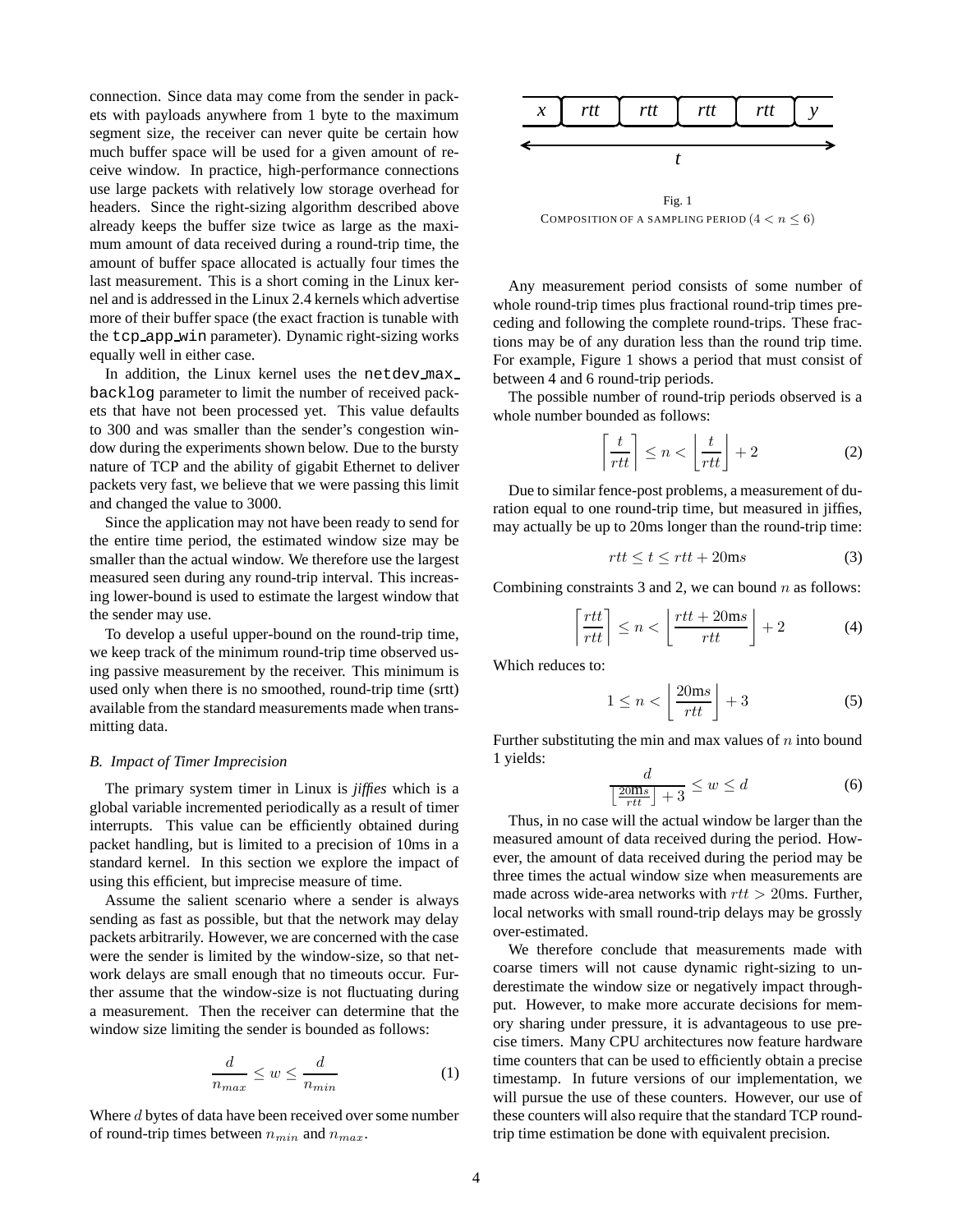

PROGRESS OF DATA TRANSFERS



Fig. 3 DEFAULT WINDOW SIZE: FLIGHT & WINDOW SIZES

# *C. Linux 2.4*

It is worth noting that while our implementation was for Linux 2.2.12, the same algorithms can be easily implemented in the newer 2.4 kernels. The 2.4 kernels contain new, complementary features designed to reduce memory usage on busy web servers which are transmitting data on large numbers of network-bound TCP connections. Under normal circumstances, the 2.4 kernels restrict each connection's send buffers to be just large enough to fill the current congestion window. When total memory usage is above some threshold, the memory used by each connection is further restrained. Thus while Linux 2.4 precisely bounds send buffers, Dynamic Right-Sizing precisely bounds receiverside send buffers.

## V. EXPERIMENTAL RESULTS

In this section we demonstrate that the receiver's estimate of the sender's congestion window does approximate the actual size. Further we show that by using this estimate to size window advertisements, we keep the connection congestion window-limited rather than receive window-limited.

As expected, the use of larger windows increases performance compared to using smaller, default window sizes. In Figure 2, 50 transfers of 64 megabytes each were made with the ttcp program. The first 25 transfers used the default window sizes of 64 kilobytes for both the sender and receiver. The second 25 transfers, shown in dotted lines, used the dynamically sized windows described above. Both end points have gigabit Ethernet interfaces separated by a WAN emulator that introduces a 100ms delay in the roundtrip time. The congestion control mechanisms triggered by packet losses cause the abrupt decreases in slope. The impact of this packet loss has equivalent, inconsequential, effects on the performance of both cases.

## *A. Performance*

The transfers made with default window sizes took a median time of 240 seconds to complete. The transfers with dynamic windows sizes were roughly 7 times faster and took a median time of 34 seconds.

In Figures 3 and 4, we examine the window sizes during two of the above transfers. The amount of sent, but unacknowledged data in the sender's buffer is known as the flightsize. The flightsize is in turn bounded by the window advertised by the receiver.

Figure 3 shows that in the traditional, static case without dynamic right-sizing, the congestion window, and consequently flightsize quickly grow equal to the size of the window advertisements. For most of the duration of the connection, it is limited by the receiver's low window advertisement of 32KB.

In contrast, during the dynamic right-sizing case shown in Figure 4, the receiver is able, during most of the connection, to advertise a window size that is roughly twice the largest flightsize seen to date. As a result, the flightsize is only constrained by the congestion window and the delaybandwidth product. Slow start continues for much longer and stops only when there is packet loss. At this point the congestion window stabilizes on a flightsize that is 7 times higher than the constrained flightsize of the static case. This 7-fold increase in the average flightsize is the source of the same, 7-fold increase in throughput demonstrated in Figure 2.

Other tests did occasionally see increased queuing delay caused by the congestion window growing larger than the available bandwidth. At this point the retransmit timer expired and reset the congestion window even though the original transmission of the packet was acknowledged shortly thereafter. In this case, the congestion window is reset to 1 rather than just performing a normal multiplicative decrease.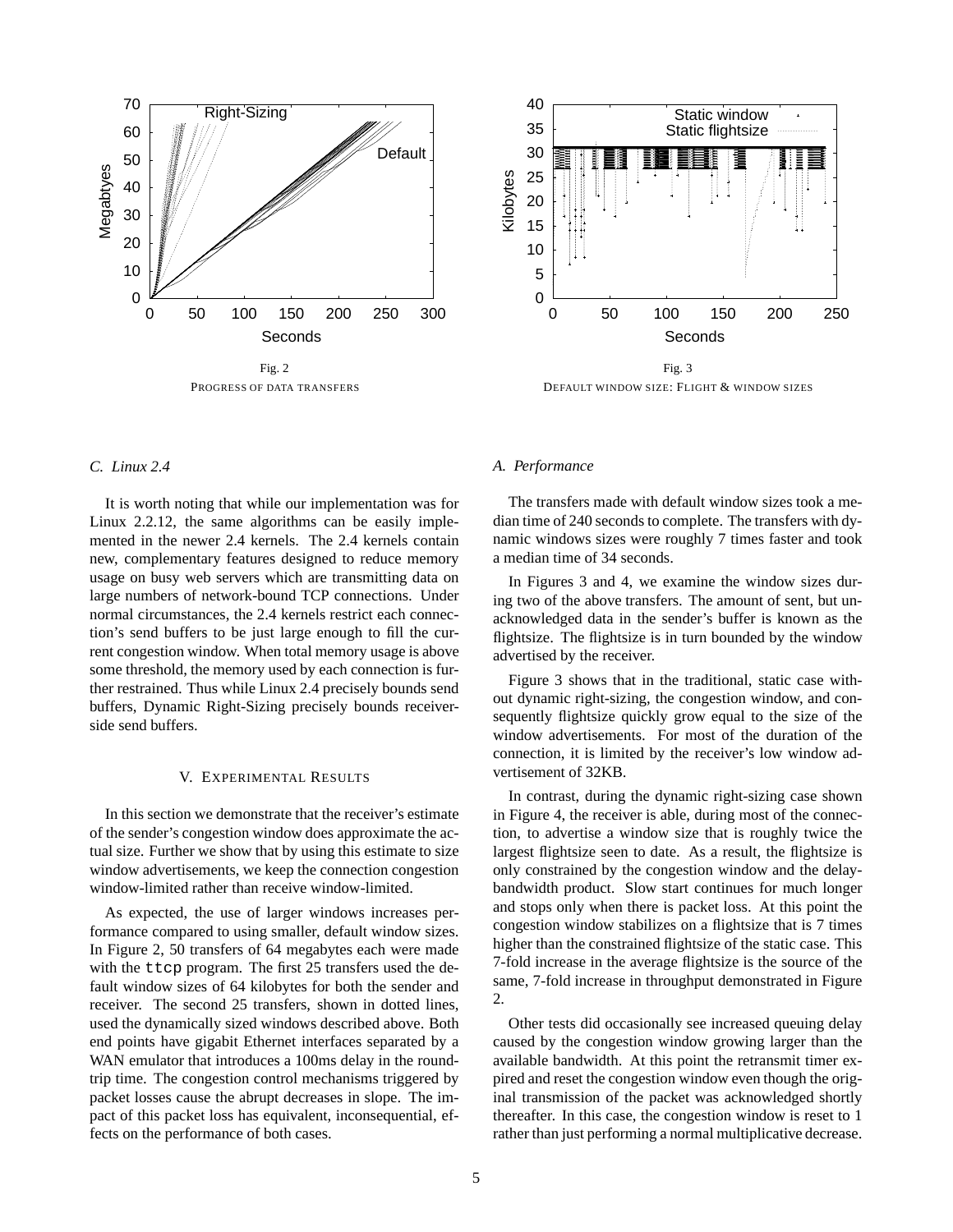

Fig. 4 DYNAMIC RIGHT-SIZING: FLIGHT & WINDOW SIZES



Fig. 6 LOW-BANDWIDTH LINKS: STATIC CASE



LOW-BANDWIDTH LINKS: DYNAMIC CASE



LOW-BANDWIDTH LINKS: RETRANSMITS

## *B. Low-Bandwidth Links*

In this section, we demonstrate that because dynamic right-sizing provides the sender with feedback about the achieved throughput rate, it actually causes a TCP Reno sender to induce less congestion and fewer retransmissions over bandwidth-limited connections. Figure 5 shows the first part of the same transfer over a link that is simulated to be only 56 kilobits. Here we see that the largest advertised window is under 13 kilobytes.

Figure 6 shows what happens over the same link when default window sizes are used. Other measurements show that the two cases get virtually identical throughput. Yet, the static case appears to usually have more data in flight. As evidenced by the roughly 20% increase in the number of retransmissions shown in Figure 7, this additional data in flight is dropped because the link cannot support that throughput.

In the static case, the sender has no way to estimate the ca-

pacity of the link other than to fill the network and its queues and induce packet loss. Using Dynamic Right-sizing, however, the sender gets feedback, in the form of window advertisements, about the actual rate at which packets are received. Because the receiver observes that the throughput is already much less than its window size, it does not increase its window advertisement and the sender does not double the number of packets it will send. All this would achieve is greater queueing delay and probable packet loss.

## VI. CONCLUSIONS

The capability for scaling TCP's flow control windows has existed for several years, but the use of this scaling has remained dependent on manual tuning. To address this problem, we have developed a general method for automatically scaling the flow control window in TCP. This scalability allows end systems to automatically support increased performance over high delay-bandwidth networks. In turn, we remove one of the network roadblocks that hinder the use of